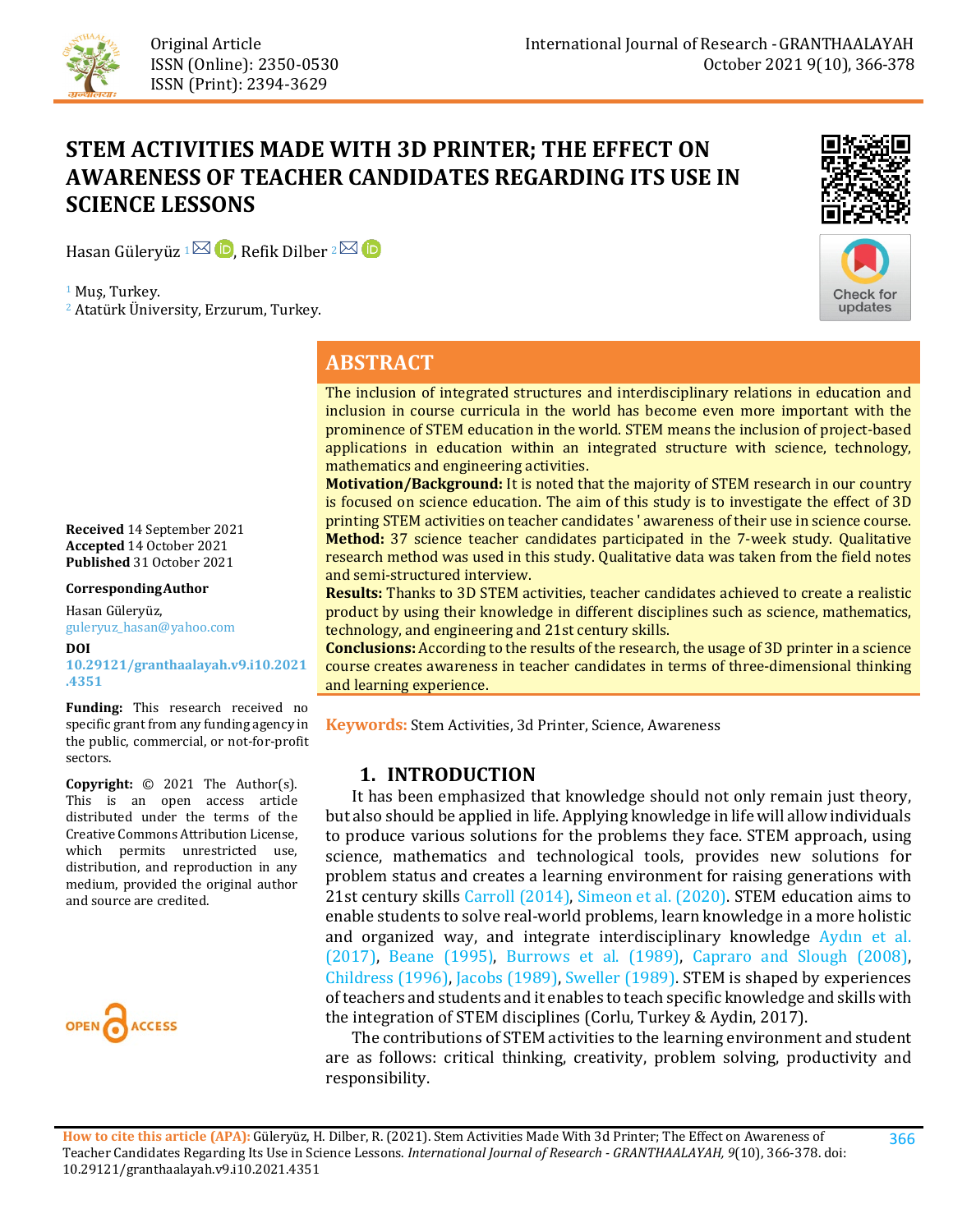- STEM activities provide a natural learning environment.
- It provides 21st century skills.
- By introducing new products, it contributes to the ecosystem.
- It allows students to be aware of inventions and better understand the relationship between events.
- It enables design thinking and innovation.
- It develops students ' self-confidence and self-sufficiency through collaboration and independent study.
- It increases learning motivation.
- It allows them to come up with pratical solutions to the problems they face.
- It encourages students to flexible thinkin[g Akgündüz et al. \(2015\),](#page-10-2) Güleryüz [\(2020\).](#page-11-4)

It is predicted that 3D printing technologies used for various purposes will be among the most preferred technologies on an individual scale in the futur[e Gartner](#page-11-5)  [\(2015\),](#page-11-5) [Johnson et al. \(2014\).](#page-12-3) It is believed that 3D printers will also make significant contributions to science education. 3D printing is seen as an effective way to integrate STEM disciplines into science education. 3D printing will provide students with interesting education experience that improve their problem solving, creativity and critical thinking skills in science classes [Cano \(2015\).](#page-11-6)

Today, many studies have been carried out to determine the educational potential of different technologies. One of these technologies is 3D printing technology. 3D printers seem to be very effective tools for providing production of a physical model through laminated materials. Besides with the development of technology, its widespread use in daily life will benefit its use in educational environment. It is believed that the use of 3D printers in education increases students ' motivation to learn. As part of the research, it is aimed to determine the current state of 3D printers' usage for educational purposes [Güleryüz \(2020\).](#page-11-4)

3D printers can produce a specified object with the desired properties. This leads to significant transformations in both professional and individual production activities. 3D printers have the potential to cause significant changes in areas related to design and production, as well as in all other areas where objects play a role. 3D printers have a strategic importance in 21st century education system. It is seen as an important tool in increasing creativity in technical and mechanical courses [Campbell et al. \(2011\).](#page-11-7) By effectively using 3D printing technology as a material in the educational and training environment, it provides students with different experiences in different fields. 3D printer used in education is a technology that increases students' self-confidence and imagination, providing new learning opportunities [Güleryüz et al. \(2019\).](#page-11-8) In 2011, The Economist referred to threedimensional printing technology as "world-changing manufacturing technology" Ratto [and Ree \(2012\)](#page-12-4) and predicted that this technology would lead to a revolutionary change in the near future, such as steam engine, nuclear energy, microchips and the Internet [Campbell et al. \(2011\).](#page-11-7) Three-dimensional printing is seen as a technology that can change the way of production, consumption and life in the worl[d Prince \(2014\).](#page-12-5)

Usage areas of three-dimensional printers;

- Science Education
- Robotics
- Aerospace
- Shoe Design
- Accessory
- Civil engineering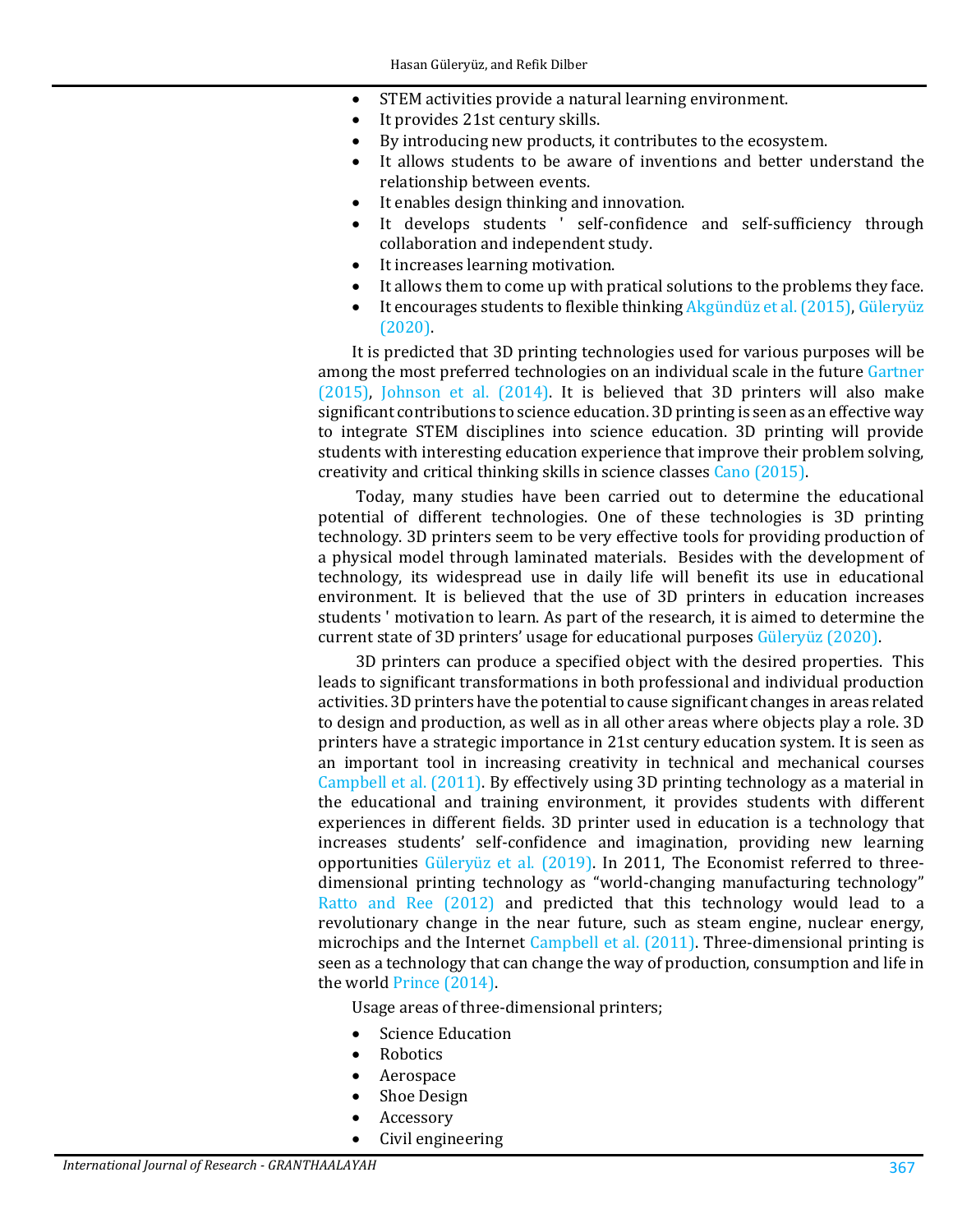- Geographic Information Systems
- Jewelry
- Sculpture
- Automotive industry
- Industrial and architectural designs
- Construction
- Dentistry and medical sector
- Scientific studies in different fields

In the future, if printers start to be used at homes, their usage areas might diversify [Güleryüz \(2020\).](#page-11-4)

Creating realistic products through 3D printers can enhance students' imagination. With three-dimensional printers, students can embody the abstract information they dream of or learn in the course. Thus, it is thought that creating realistic products thanks to STEM activities increase students 'motivation to produce, and provide a unique experience for students [Brown \(2015\).](#page-11-9)

Examining the relevant literature, it is understood that in-depth studies of the use of 3D printers in STEM activities are necessary. When considering 3D STEM activities enhancing three-dimensional thinking, better imagination, problem solving, decision making and 21st century skills, it is necessary to study the impact of the use of STEM activities in science course on teacher candidates ' level of knowledge and awareness of three-dimensional design. It is also believed that this study will contribute to the literature.

#### **Importance and Justification of Research**

This research aims to provide students with skills of collaboration, creativity and problem solving by focusing on integrating teacher candidates' STEM knowledge and design-driven education. It is important because it has the potential to contribute to the awareness of teacher candidates for the use of 3D STEM activities in science course. These issues are currently being promoted in the Ministry of Education.

Ministry of National Education, General Directorate of Innovation and Educational Technologies shared views about STEM education and 3D designing within the scope of the 2023 education vision;

 "…. *Today, STEM education, which allows students to integrate their knowledge in Science, Technology, Mathematics and Engineering courses, is integrated into education system of many countries*…. "

"… *The content will be developed for improving digital skills and integration of electronic design, 3D designs, and programming into learning processes at elementary, secondary and high school levels for the next three years* …." [YEĞİTEK](#page-12-6)  [\(2019\).](#page-12-6)

#### **Purpose of Research**

As part of STEM activities, science teacher candidates were trained in the use of 3D printer. Teacher candidates carried out 3D design-driven activities. The aim of this study is to examine the impact of 3D activities on three-dimensional design skills of teacher candidates and to reveal their awareness of using them in science course.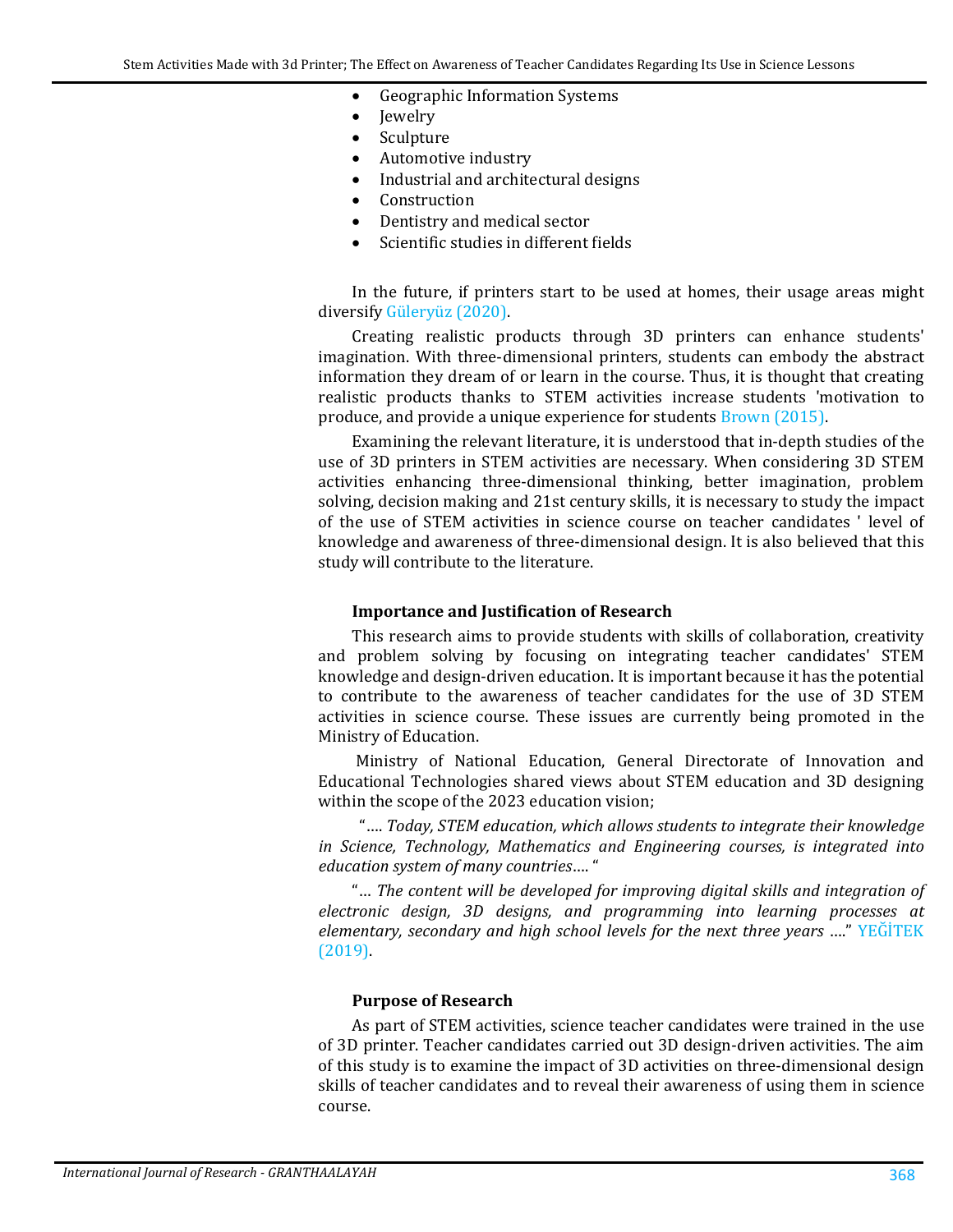For these purposes, answers to the following sub-problems are sought:

- 1) Do 3D activities have an impact on teacher candidates' awareness of using three-dimensional design skills in science courses?
- 2) What are the opinions of teacher candidates about 3D printing STEM activities?

## **Research Problem**

Do 3D activities have an impact on teacher candidates' awareness of using three-dimensional design skills in science courses?

## **2. MATERIALS AND METHODS**

Qualitative research method was used in this study. Qualitative research involves collecting and analyzing non-numerical data to understand concepts, opinions, or experiences. The content analysis method was used for the analysis of qualitative data. Content analysis is a systematic, repeatable technique in which some words of a text are summarized with smaller content categories with certain rules-based encodings [Büyüköztürk et al. \(2013\).](#page-11-10) 

### **Sampling**

37 science teacher candidates studying at a State University participated in the study voluntarily.

#### **Application**

In this study, STEM education program covering 3D printing activities, which made learning simple and fun for science teacher candidates, were implemented. This program lasted 2 hours a week for 7 weeks (total of 28 hours). Within the scope of STEM education, 3D Builder and Zaxe (destop) PLA for 3D printer programs were taught in 3D printing activities. A brief summary of the application on STEM activities with 3D printing is given below and the work schedule is shown in [Table](#page-4-0)  [1.](#page-4-0)

A Brief Summary of The Application:

- Teacher candidates ' readiness levels for STEM education was measured. Information about activities related to STEM education was given.
- For the next two weeks, teacher candidates were asked to draw on the shape they would make before designing in the 3D Builder Program because the teacher candidates were asked to think in a two-dimensional framework. Then, they were asked to design the two-dimensional shapes in the 3D builder program. They were taught Zaxe (Destop) PLA program.
- After two weeks of training, four activities related to the 3D printing were carried out after a certain competence and knowledge about the 3D printing and its programs had been achieved.
- Prints of these designs were taken from the 3D printer.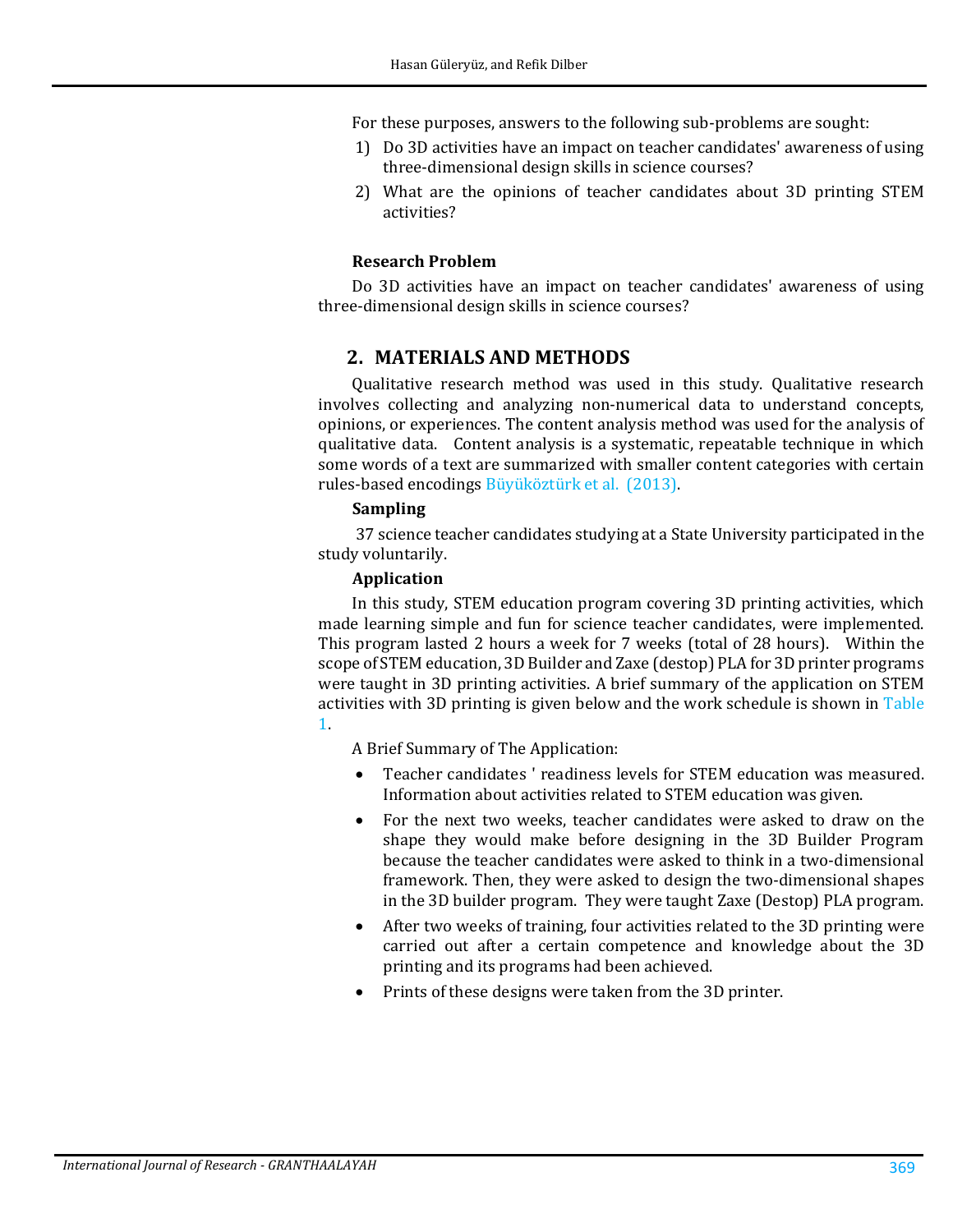

<span id="page-4-1"></span>**Figure 1** Additive Manufacturing Process [Campbell et al. \(2011\)](#page-11-7)

[Figure](#page-4-1) 

<span id="page-4-0"></span>

| <b>Table 1 Event Schedule</b> |                                       |  |  |
|-------------------------------|---------------------------------------|--|--|
| <b>Week</b>                   | <b>Subject</b>                        |  |  |
| Week 1                        | <b>What Does STEM Education Mean?</b> |  |  |
| Week 2                        | <b>Teaching of 3D Builder</b>         |  |  |
| Week 3                        | Teaching of Zaxe (Desktop) PLA        |  |  |
| Week 4                        | 3D Activity; Making Key Holder        |  |  |
| Week 5                        | 3D Activity; Making Simple Machines-1 |  |  |
| Week 6                        | 3D Activity; Making Simple Machines-2 |  |  |
| Week 7                        | 3D Activity; Making Simple Machines-3 |  |  |

[1.](#page-4-1)

3D-printed objects with their activity label are shown below.

Activity 1: Making Key Holder

Activity 2: Making Simple Machines-1

Activity 3: Making Simple Machines-2

Activity 4: Making Simple Machines -3



**Figure 2** 3D activities

#### **Data Collection Tools**

For qualitative data, field notes and semi-structured interview forms were used. The researcher helped participants whenever they needed during activities. Throughout the study, the researcher took field notes related to the activities. Field notes recorded by the researcher were given to teacher candidates at the end of the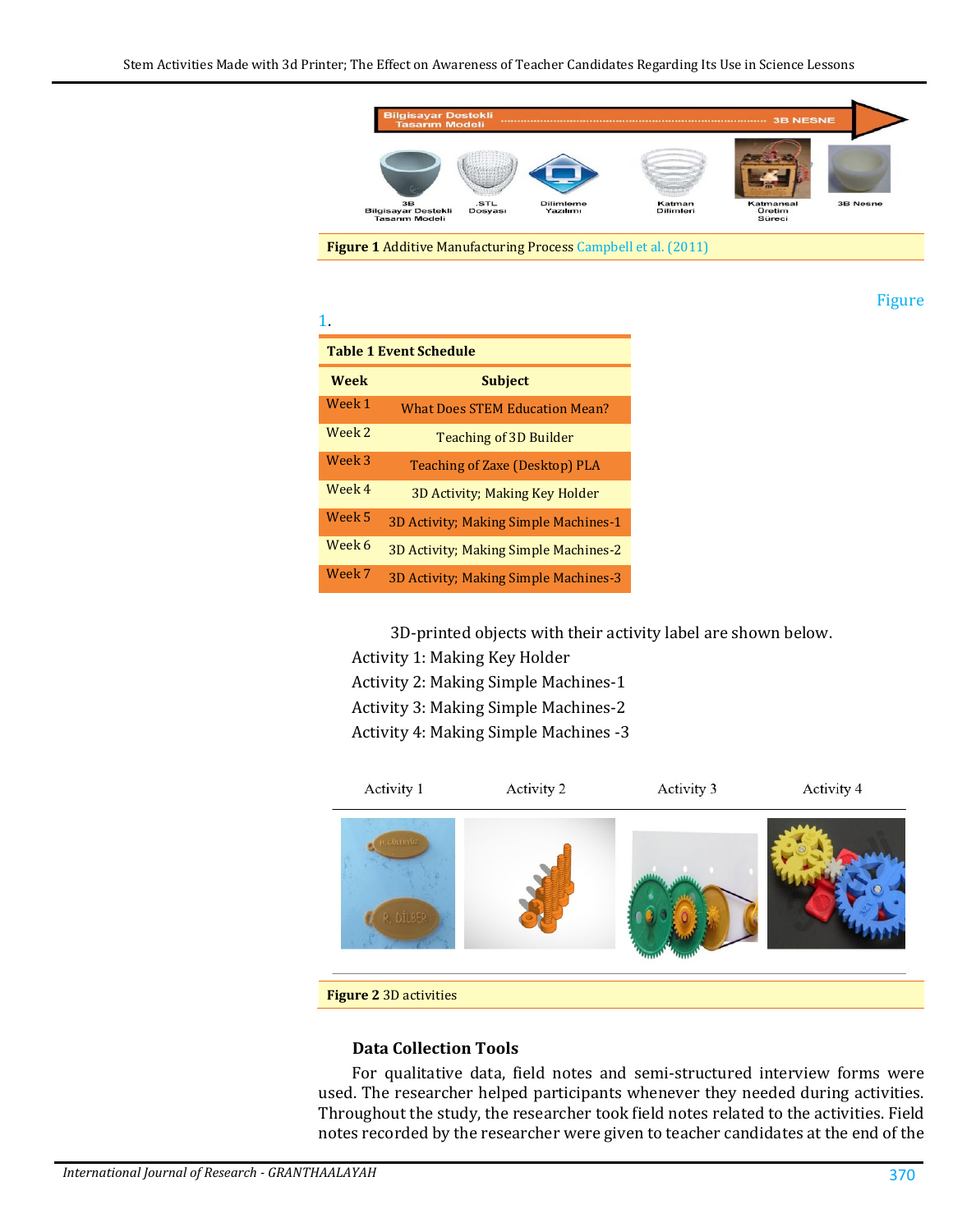course, confirming the accuracy of the notes. Field notes were used in the analysis of qualitative data and the interpretation of events.

#### **Interview Questions**

- 1) What do you know about STEM?
- 2) What are the benefits of using 3D printer in science course in terms of teaching?
- 3) How did you experience a change in your learning life after 3D activities?
- 4) What are the limitations of 3D printing in education?
- 5) What are the advantages of 3D printer training in science course?

### **Analysis Of the Data**

After completing the activities, the semi-structured interview form prepared with expert opinions was given to the teacher candidates. It was declared that this form would not be used for academic evaluation, but would only be used in the study. Students were also asked not to write their names. In this way, an environment was provided for teacher candidates to express their ideas in a more comfortable and neutral way.

It was tried to obtain data on the awareness of teacher candidates related to the use of 3D activities in science course by analyzing qualitative data. Opinions of teacher candidates were taken into account in the activities carried out.

The data obtained was first organized by the researcher and then presented to the evaluation of two experts. As a result of evaluation, the necessary changes were made. Categories were created by the researcher. Expert opinions were taken for the categories and the categories were finalized.

## **3. RESULTS AND DISCUSSIONS**

Answers of teacher candidates to the interview questions are given in tables below.

<span id="page-5-0"></span>

[Table 2](#page-5-0) shows the answers of science teacher candidates to the question of "what does STEM mean for you?".

 Examining [Table 2,](#page-5-0) an interdisciplinary approach stood at % 78.2, representing the highest rate, product-oriented rather than theory-oriented stood at % 56.7, and high-order thinking skills stood at %8.1, representing the lowest rate.

STEM is an acronym for the fields of science, technology, engineering and math. STEM education mainly includes science and mathematics disciplines and covers the fields of engineering and technology. STEM education is very important in terms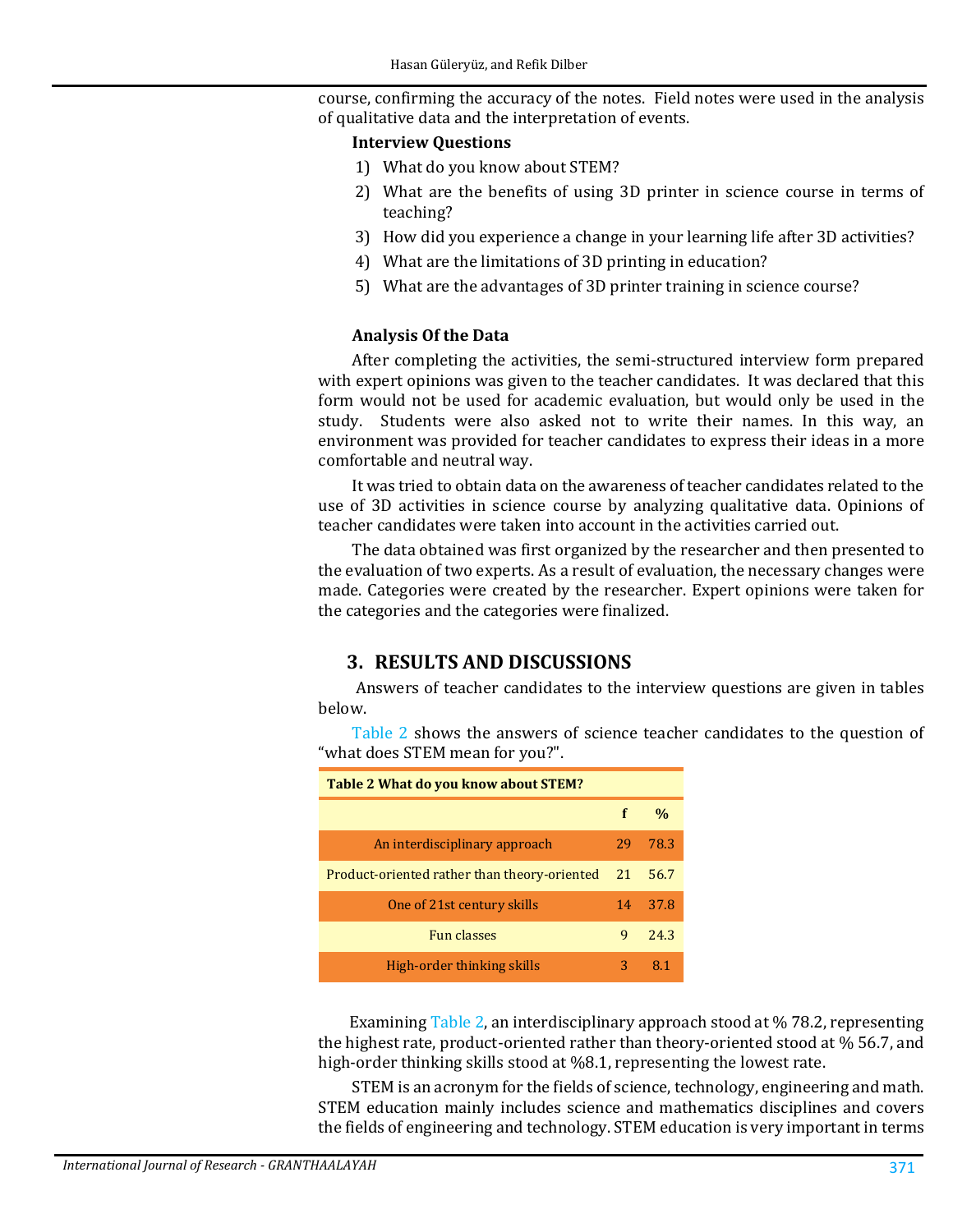of converting theoretical knowledge into a realistic product, and aims to make students more aware of production. Students must have sufficient knowledge to be productive in many areas.

Some answers of science teacher candidates to the question of "What does STEM mean for you" are given below:

TC (Teacher Candidate)5:" ... thanks to STEM activities, we got rid of rote learning... now we work product-oriented ... "TC21:" ... I enjoy studying science courses together with STEM activities...the lessons are very fun...".

[Table 3](#page-6-0) depicts the answers of science teacher candidates to the question of "What are the benefits of using 3D printer in science course in terms of teaching?".

<span id="page-6-0"></span>

| Table 3 What Are the Benefits of Using 3D Printer in Science Course in Terms of Teaching? |    |               |  |  |
|-------------------------------------------------------------------------------------------|----|---------------|--|--|
|                                                                                           |    | $\frac{0}{0}$ |  |  |
| Converting knowledge into practice                                                        | 29 | 78.3          |  |  |
| Knowledge visualization                                                                   | 24 | 64.8          |  |  |
| <b>Enabling self-production</b>                                                           | 21 | 56.7          |  |  |
| Paving the way for learning                                                               | 15 | 40.5          |  |  |
| Enabling three-dimensional thinking                                                       | q  | 24.3          |  |  |
|                                                                                           |    |               |  |  |

Examining [Table 3,](#page-6-0) converting knowledge into practice stood at %78.3, representing the highest rate, knowledge visualization stood at %64.8, Enabling three-dimensional thinking stood at %24.3, representing the lowest rate.

3D printing technology also helps teacher candidates enhance their imagination. Thanks to 3D printers, teacher candidates can easily create realistic products. Thus, it is a unique experience for students. Teacher candidates can identify the problems they face and produce solutions using design programs. Then, by using 3D printers, they can convert solutions into practice, allowing them to be solution-oriented and more creative. The use of three-dimensional printers in classrooms also makes it easier for teacher candidates to understand objects that are difficult to visualize. Thus, the lessons in the curriculum are more instructive and catchier. 3D STEM activities provide students with the opportunity to convert knowledge into practice and to produce the necessary material through 3D printers. The statements of teacher candidates support this.

Some of participants' answers to the question of "What Are the Benefits Of 3D Printer Usage in Science Course to Teaching?" are presented as follows: TC20: "… *Gave me the opportunity to materialize abstract concepts*…" TC21: "… *Thanks to* 3D *printer, I had the opportunity to design and produce the material I needed*…"

[Table 4](#page-6-1) depicts the answers of science teacher candidates to the question of "How Did you experience a change in your learning life after 3D activities?".

<span id="page-6-1"></span>

| Table 4 How Did you experience a change in your learning life after 3D activities? |    |      |  |
|------------------------------------------------------------------------------------|----|------|--|
|                                                                                    | f  | $\%$ |  |
| Increasing interest and curiosity for science                                      | 30 | 81   |  |
| Increasing motivation for science                                                  | 24 | 64.8 |  |
| Changing attitudes towards science                                                 | 22 | 59.4 |  |
| Increasing awareness about science                                                 | 17 | 45.9 |  |
| Increasing productivity and creativity                                             |    | 29.7 |  |
| Paving the way for learning                                                        | 8  | 21 G |  |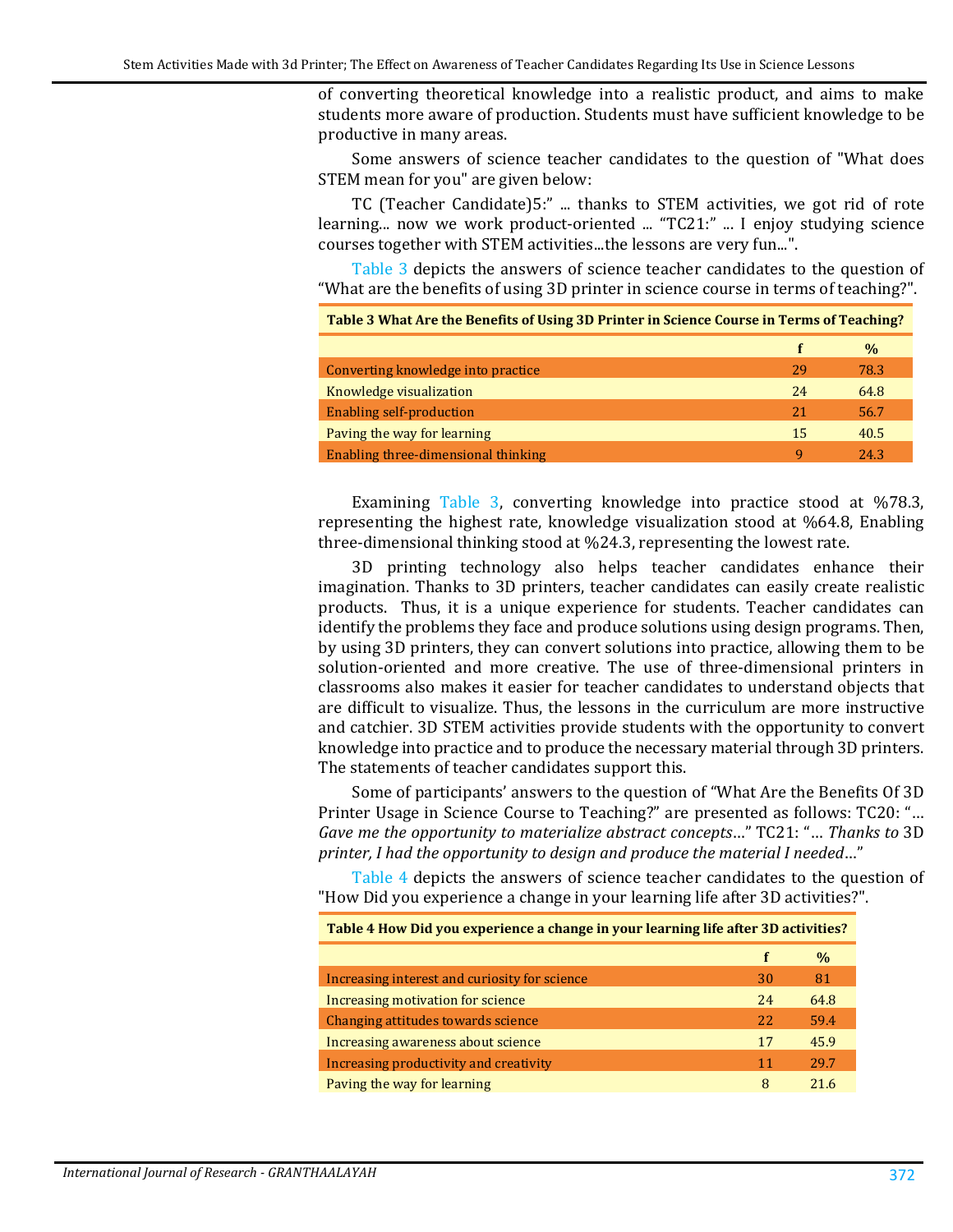Examining [Table 4,](#page-6-1) increasing interest and curiosity for science stood at %81, representing the highest rate, increasing motivation for science stood at %64.8, and paving the way for learning stood at %21.6, representing the lowest rate.

Thanks to 3D activities, students' concentration and interest in the course significantly increase, In particular, the use of 3D printing technology in science education enables students to better understand the subjects. For example, teaching the topic of cell division in a classical way might bore students. Thanks to 3D activities, students can see cell division in three-dimensional setting, allowing students to better understand the subject. The usage of 3D printing technology in education increases the quality of education and enhances students' success. Thanks to 3D activities, teacher candidates ' interest, curiosity, attitude and motivation into sciences increase. The statements of teacher candidates support this.

Some answers of science teacher candidates to the question of "How Did you experience a change in your learning life after 3D activities?" are given below:

TC22: "…*My interest in science courses increased thanks to 3D activities. I really enjoyed the course*…".

TC23: "…*I can now design and produce something thanks to 3D activities. This is the most exciting part*…".

[Table 5](#page-7-0) depicts the answers of science teacher candidates to the question of "What are the limitations of giving 3D printing training in science course?".

<span id="page-7-0"></span>

| Table 5 What Are the Limitations of Giving 3D Printing Training in Science Course? |    |      |  |
|------------------------------------------------------------------------------------|----|------|--|
|                                                                                    | f  | %    |  |
| Lack of educators using 3D printers                                                | 27 | 72.9 |  |
| Lack of 3D printers                                                                | 25 | 67.5 |  |
| Lack of technological equipment                                                    | 21 | 56.7 |  |
| Inadequate course hours                                                            | 16 | 43.2 |  |
| Insufficient students' readiness                                                   | 8  | 21.6 |  |

Examining [Table 5,](#page-7-0) lack of educators using 3D printer stood at %72.9, representing the highest rate, lack of 3D printers stood at %67.5, inadequate course hours stood at %21.6, representing the lowest rate.

3D printing technology has key importance today. It is envisaged that 3D printing technology can bring significant advantages both in the training process and in the post-training business life. Since it is not very common in education, it is necessary to look for ways to use this technology more effectively. It is believed that educational efficiency can be increased by integrating educational content and 3D printing technology and adapting educational policies to this new technology. The lack of equipment in the STEM lab and educators are important shortages in 3D printer training. The statements of teacher candidates support this.

Some answers of science teacher candidates to the question of "What Are the Limitations of Giving 3D Printing Training in Science Course?" are as follows: TC26: "…*There is not enough printers in STEM laboratory. Only four students can print in each lesson*…" TC27: "…*These activities should be given more importance in the weekly course schedule*…"

The answers of science teacher candidates to the question of "What Are the Advantages Of 3D Printing Training in Science Course?" are given in [Table 6.](#page-8-0)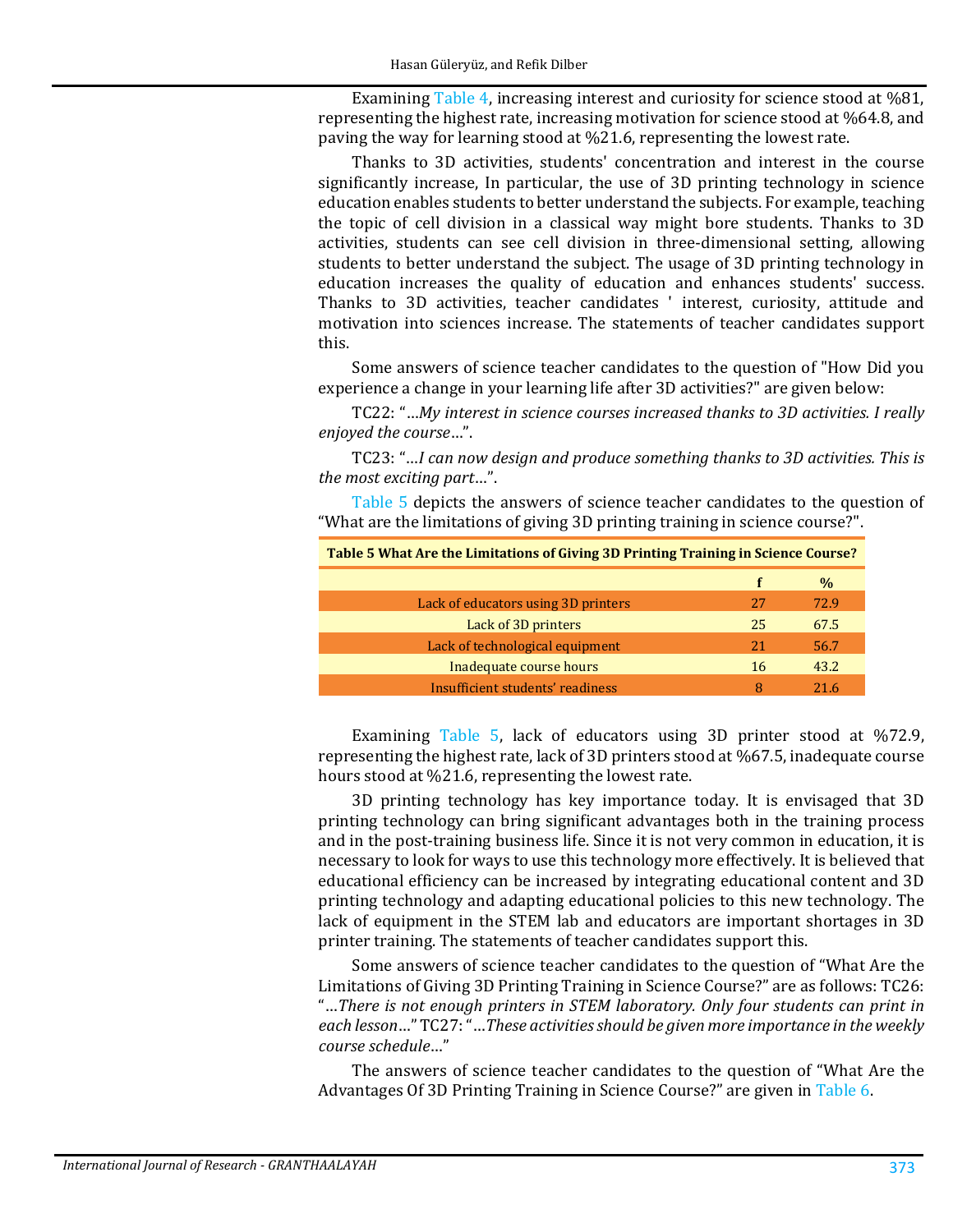| <u>rapic o what are the auvantages or sp printing training in science tourse.</u> |    |               |
|-----------------------------------------------------------------------------------|----|---------------|
|                                                                                   |    | $\frac{0}{0}$ |
| Having 21 <sup>st</sup> century skills                                            | 33 | 89.1          |
| Producing solution to problems                                                    | 26 | 70            |
| Using methods from different disciplines                                          | 19 | 51.3          |
| Enabling three-dimensional thinking                                               |    | 37.8          |
| Self-production                                                                   |    | 27            |

<span id="page-8-0"></span>**Table 6 What are the advantages of 3D printing training in science course?**

Examining [Table 6,](#page-8-0) having 21st century skills stood at %89.1, representing the highest rate, producing solutions to problems stood at %70, self-production stood at %37, representing the lowest rate.

Science courses with 3D STEM activities provide permanent learning. A must of quality education is to be able to convey the subjects to the students with the right sample and tools. 3D printers introduce our children to advanced technology with the goal of having a bright future.

Some answers of science teacher candidates to the question of "What Are the Advantages of Giving 3D Printing Training in Science Course?" are as follows: TC11: "… *I can produce materials for overcoming problems I experienced*…" TC9: "… *Thanks to STEM activities, solution-oriented thinking is the foundation of our work*…"

#### **Converting Knowledge into Reality**

Design programs also helps teacher candidates enhance their imagination. Thanks to 3D printers, students can easily convert designed objects into realistic products. Thus, it is a unique experience for students. Teacher candidates can identify the problems they face and produce solutions using design programs. Then, by using 3D printers, they can convert solutions into practice, allowing them to be solution-oriented and more creative. Thanks to 3D printers, they can design the material needed in the science course and produce the product themselves. Teacher candidates can convert their ideas into realistic products. Examining studies on 3D printers in the literature, most of the studies are focused on developing threedimensional materials [Carroll \(2015\),](#page-11-11) Lu, Su, Wang & Lu, 2017).

TC32: "… *Thanks to 3D printers, I had opportunity to convert abstract concepts related to the science into perceptible information*…" TC17: "… *The most enjoyable part is imagined, design and create*…". TC15: "… *I can produce materials by myself*…". TC13: "… *I can't believe that I touched objects in my dream*…"

### **Providing 21st Century Skills**

In 3D STEM activities, it is necessary to constantly control the problem status and stages of production. 3D STEM activities allow students to internalize scientific and systematic thinking, and 21st century skills by providing students with best solutions to the problem statue with science, technology, engineering and mathematics tools [Beswick and Fraser \(2019\),](#page-11-12) [Stehle and Peters-Burton \(2019\),](#page-12-7) Walan (2019). Learning environment through 3D printing STEM activities Learning environment through3D printing STEM activities contribute to the development of 21st century skills [Bell \(2010\),](#page-10-3) [Ravitz et al. \(2012\).](#page-12-9)

Teacher candidates have also become aware of this situation. TC23 expressed this situation as follows: "… *I am now aware that my high-order thinking skills have improved thanks to 3D activities*…". ÖA27: "... *We must be equipped with 21st century*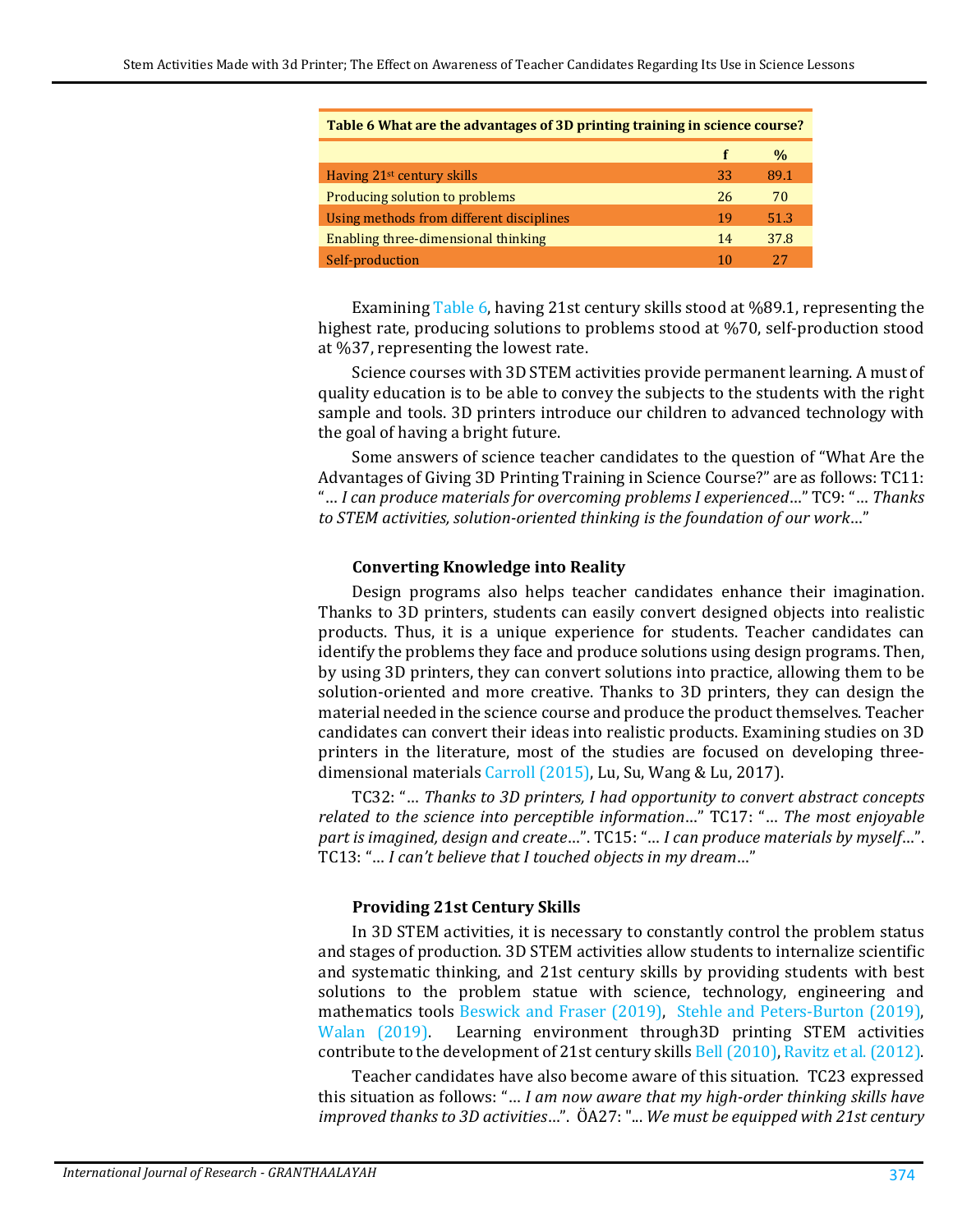*skills as a teacher of the future*...". ÖA31: "... *we must keep up with the digital age... we must be equipped*…"

#### **Increasing Permanent Learning**

3D printers provide the opportunity to present concepts and abstract information to the student in a concrete form in the course of science. 3d printers make it easier for students to understand objects that are difficult to visualize. Thus, products obtained through 3D printers significantly increase permanent learning by addressing more than one sense organ. It is a unique experience for students to see their designs as a realistic produc[t Carroll \(2015\),](#page-11-11) smiling face, 200). TC19: "… *I do not think that I will forget things that I produced in STEM activities*…" TC14: "… *I learn science subjects better and easier*…".

### **Imagine, Design, Create**

Three-dimensional design has taken its place within STEM education technologies. The importance of 3D printing technology, which has revolutionized manufacturing, is enormous. It also has a very important place in education in terms of students ' motivations. A training system based on design, engineering and production can be provided with 3D printers. Seeing students' own designs in reality is very important for motivation. Design programs also helps teacher candidates enhance their imagination. Through STEM activities, students can imagine, then design and produce through 3D printers. Thanks to 3D printers, students can easily convert their designs into realistic products [Karaduman \(2018\)](#page-12-10), [Güleryüz \(2020\).](#page-11-4)

TC7: "… *First I imagine, then design and can touch it*…" TC36: "… *When I get print of three-dimensional materials, I am now aware that my interest, motivation and eagerness to learn in science course increase*…"

It can be said that the training given in has positive effects on teacher candidates in the study which is aimed to disclose their views about 3D STEM activities. This finding is based on positive feedbacks obtained through answers of interviews questions and activities. Four 3D activities were conducted with teacher candidates. In these activities, 3D Builder program and Zaxe (Desktop) PLA program were taught to teacher candidates. Thanks to the activities, teacher candidates designed all kinds of materials for the project using computers within the framework of innovative ideas and produced with a 3D printer. This shows that teacher candidates have the ability to use 3D Builder and Zaxe PLA programs.

The results of this study support the study of [Güleryüz et al. \(2019\)](#page-11-8) which revealed opinions of teacher candidates about the use of 3D printer in the context of STEM activities. In the study, teacher candidates stated that 3D printers contributed to creating new learning materials. 3D activities help teacher candidates design unique models using their own knowledge and skills and produce with the help of a 3D printer. Such activities contribute positively to the development of teacher candidates ' skills to use technology effectively. These findings are similar to other studies' findings in the literatur[e Campbell et al. \(2011\),](#page-11-7) [Berman \(2012\),](#page-11-13) [Güleryüz \(2020\),](#page-11-4) [Prince \(2014\),](#page-12-5) [Ratto and Ree \(2012\).](#page-12-4)

Today, 3D printers are used in various areas such as education, medicine, construction, aerospace, manufacturing, and architecture. Using 3D printing technology will provide significant benefits both in the education process and business life. Since it is not very common in education, it is necessary to look for ways to use this technology more effectively. As a result, it is proposed that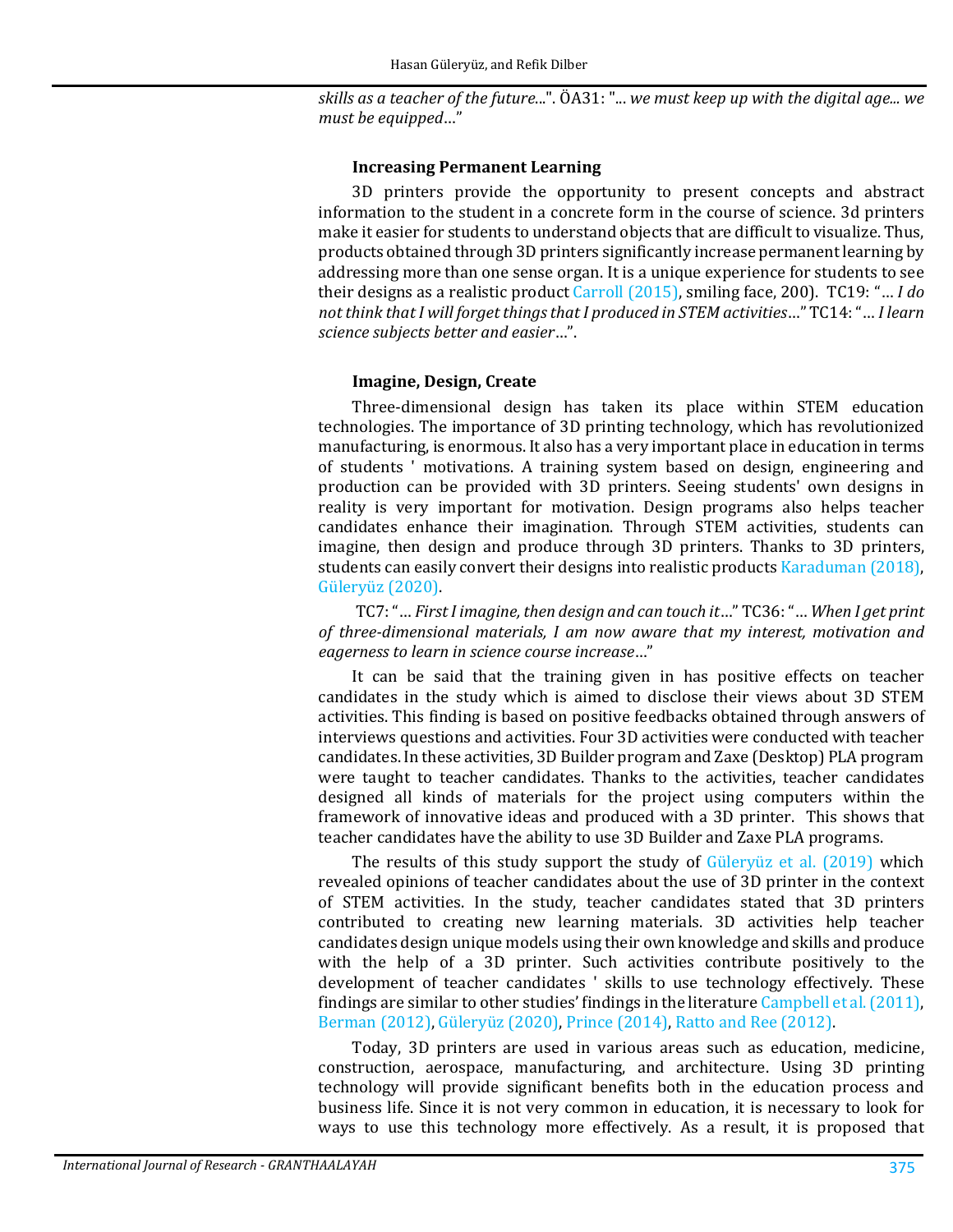educational efficiency can be increased by adapting educational policies to 3D printing technology and modifying educational content according to this technology.

As the widespread use of 3D printing technology in education increases, the interaction between the student and the educator will increase further, and it will be easier for students to gain innovative thinking and creativity skills by creating realistic products. Considering the analysis of data, important findings of the study are as follows: helping teacher candidates use and develop 21st century skills, facilitating their learning and teaching, improving their thinking skills and providing the opportunity to convert their knowledge into a realistic product.

As part of STEM activities, different educational methods that will be formed with the contribution of 3D printers have the effect of facilitating understanding of mathematical and scientific data in more complex structures. Three-dimensional printers are now being used in almost all areas of the industry, especially in the field of prototyping. In addition, it is rapidly entering our daily lives. It increases students ' motivation to learn and allows them to learn by having fun. One of participants stated; "… *3D printer helped me produce objects in my dream … transferring knowledge to different fields…", "…Giving me opportunity to materialize knowledge*…". Moreover, these activities contribute to teacher candidates' thinking skills, productivity and innovation skills.

## **4. CONCLUSIONS AND RECOMMENDATIONS**

In this study aiming to determine the impact of 3D activities in science course on the awarness of teacher candidates, the following themes are covered related to 3D printer: "21st Century Skills", "Converting Knowledge into Reality", "Mental Skills", "Permanent Learning", "Self-Production", "convenience Of Learning", "Three-dimensional Thinking", and "Imagine, Design, Create". 3D printers provide teachers with creating new learning materials, as well as enabling them to print their own designs, contributing to the development of their skills to use technology effectively. Science course subjects should be taught to students by materializing many abstract concepts in elementary and secondary education. As supported by references to the teacher candidates, 3D printers provide students with materializing concepts, visual information, abstract concepts, especially in biology, chemistry and physics courses. Products obtained through 3D printers increase permanent learning by addressing more than one sense organ.

## **REFERENCES**

- <span id="page-10-2"></span>Akgündüz, D., Aydeniz, M., Çakmakçı, G., Çavaş, B., Çorlu, M. S., Öner, T., & Özdemir, S. (2015). STEM Education Report on Turkey. Istanbul : Scala Publishing.
- <span id="page-10-0"></span>Aydın, G., Saka, M. & Güzey, S. (2017). Examination of STEM (STEM) attitudes of 4th, 5th, 6th, 7th and 8th grade students in terms of some variables. Mersin University Journal of Education Faculty, 13 (2), 787-802. Retrieved from <https://doi.org/10.17860/mersinefd.290319>
- <span id="page-10-3"></span>Bell, S. (2010). Project-based learning for the 21st century: Skills for the future. The Clearing House: A Journal of Educational Strategies, Issues and Ideas, 83(2), 39-43. Retrieved from <https://doi.org/10.1080/00098650903505415>
- <span id="page-10-1"></span>Beane, J. (1995). Curriculum integration ve the disciplines of knowledge. Phi Delta<br>Kappan. 76(8). 616-622. Retrieved from Kappan, 76(8), 616-622. Retrieved from <https://www.jstor.org/stable/20405413>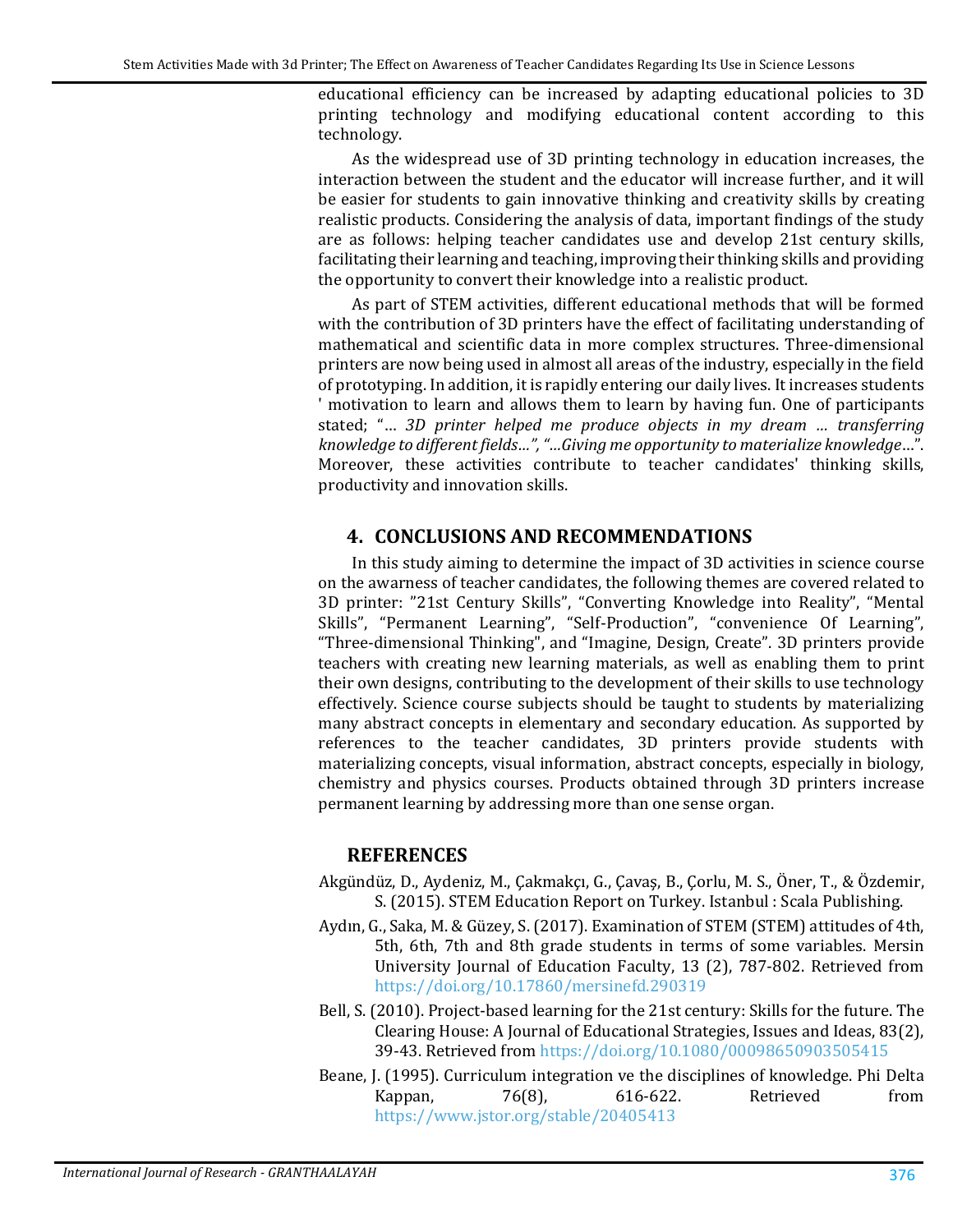<span id="page-11-13"></span>Berman, B. (2012). 3D printing: The New Industrial Revolution. Business Horizons,<br>55(2), 155-162. Retrieved from 55(2), 155-162. Retrieved from <https://doi.org/10.1016/j.bushor.2011.11.003>

- <span id="page-11-12"></span>Beswick, K., & Fraser, S. (2019a). Developing mathematics teachers' 21st century competence for teaching in STEM contexts. ZDM, 51(6), 955-965. Retrieved from <https://doi.org/10.1007/s11858-019-01084-2>
- Beswick, K., & Fraser, S. (2019b). Developing mathematics teachers' 21st century competence for teaching in STEM contexts. ZDM, 51(6), 955-965. Retrieved from<https://doi.org/10.1007/s11858-019-01084-2>
- <span id="page-11-9"></span>Brown, A. (2015). 3D Printing in instructional settings: Identifying a curricular hierarchy of activities. TechTrends, 59(5), 16-24. Retrieved from <https://doi.org/10.1007/s11528-015-0887-1>
- <span id="page-11-1"></span>Burrows, S., Ginn, D. S., Love, N. ve Williams T. L. (1989). A strategy for curriculum integration of information skills instruction. Bulletin of the Medical Library Association, 77(3), 245-251.
- <span id="page-11-10"></span>Büyüköztürk, Ş., Kılıç Çakmak, E., Akgün, Ö. A., Karadeniz, Ş., & Demirel, F. (2013). Scientific research methods. Ankara: Pegem Academy Publishing.
- <span id="page-11-6"></span>Cano, L. M. (2015). 3D printing: a powerful new curriculum tool for your school library. California: ABC-CLIO, LLC.
- <span id="page-11-7"></span>Campbell, T., Williams, C., Ivanova, O. ve Garrett, B. (2011). Could 3D printing change the world? Technologies, potential, and ımplications of additive manufacturing. Washintgon, DC: Atlantic Council. 23 Mart 2016 tarihinde. Retrieved from http://www.atlanticcouncil.org /images/files/ publication \_ pdfs /403/101711\_ACUS\_3DPrinting.PDF adresinden elde edildi
- <span id="page-11-0"></span>Carroll, M. P. (2014). Shoot For The Moon! The Mentors and the Middle Schoolers Explore the Intersection of Design Thinking and STEM. Journal of Pre-College Engineering Education Research (J-PEER), 4(1), 14-30. Retrieved from <https://doi.org/10.7771/2157-9288.1072>
- <span id="page-11-11"></span>Carroll, M. (2015). Stretch, dream, and do: A 21st century design thinking & STEM journey. Journal of Research in STEM Education, 1(1), 59-70. Retrieved from <https://doi.org/10.51355/jstem.2015.9>
- <span id="page-11-2"></span>Capraro, R. M. ve Slough, S. W. (2008). Project-based learning: an integrated science, technology, engineering, ve mathematics (STEM) approach. Rotterdam: The Netherlves: Sense Publishers.
- <span id="page-11-3"></span>Childress, V. W. (1996). Does integration technology, science, ve mathematics improve technological problem solving: A quasi-experiment. Journal of Technology Education, 8(1), 16-26. Retrieved from Technology <https://doi.org/10.21061/jte.v8i1.a.2>
- <span id="page-11-8"></span>Güleryüz, H., Dilber, R., Erdoğan, İ. (2019). Opinions of Preservice Teachers on Using 3D Printer in STEM Applications. Ağrı İbrahim Çeçen University. Journal of social sciences 5 (2) 1-8. Retrieved from social sciences 5 (2) 1-8. Retrieved from <https://doi.org/10.31463/aicusbed.592061>
- <span id="page-11-4"></span>Güleryüz, (2020). The effect of 3D printer and robotic coding applications on 21st century learner skills of prospective teachers, STEM awareness and STEM teacher self-efficacy. Doctorate Thesis, Atatürk University, Institute of Educational Sciences. Erzurum.
- <span id="page-11-5"></span>Gartner. (2015). Gartner's 2015 Hype Cycle for emerging technologies identifies the computing innovations that organizations should monitor. 28 Kasım 2015